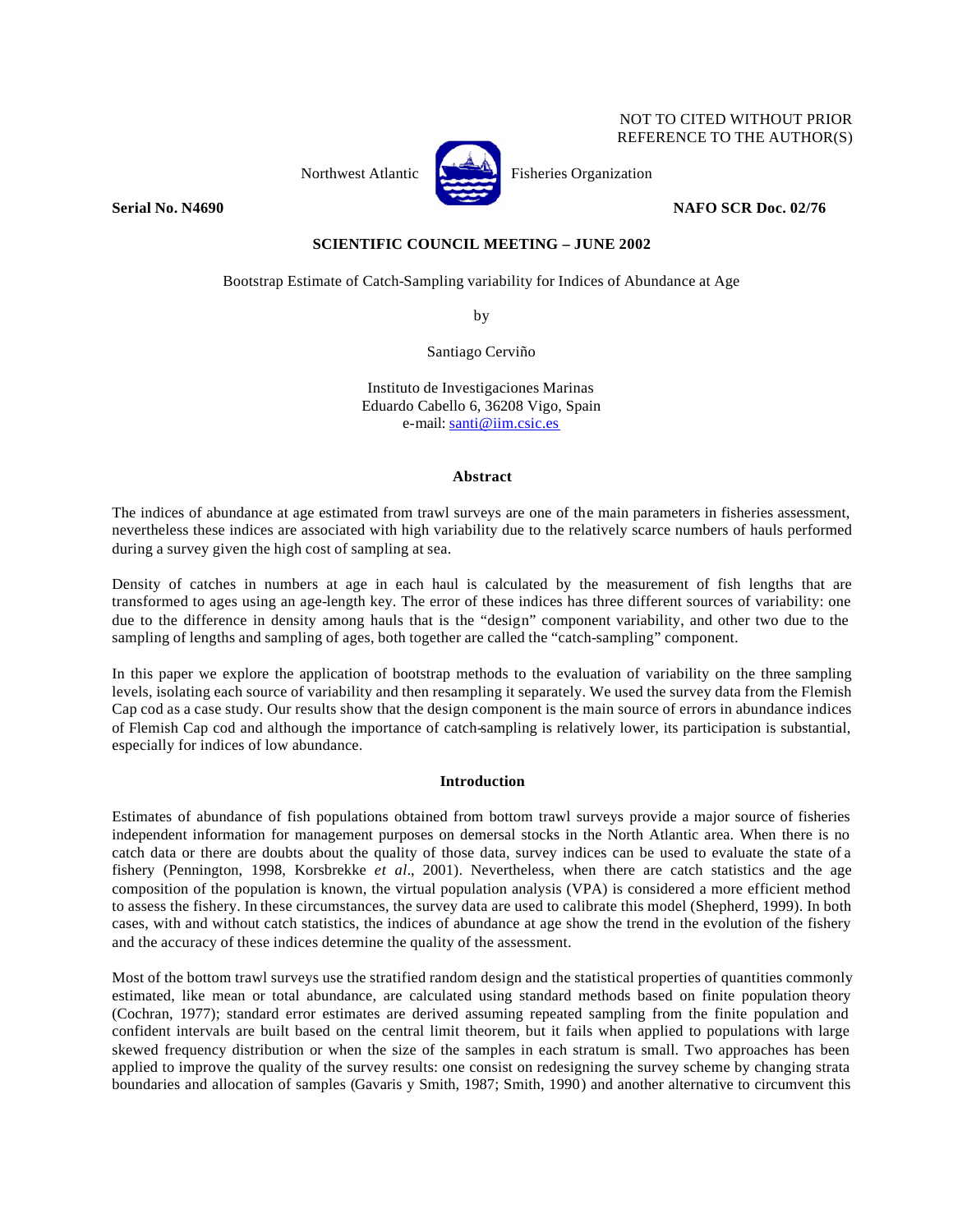difficulty consist on looking for more realistic statistical models like log-normal, gamma or delta log-normal to fit the errors of the abundance distributions (Myers and Pepin, 1990; Pennington, 1996).

Both approaches focus on the inter hauls errors but less attention has been put on the intra haul variability, another source of errors that arises from sampling of catches to obtain age frequency distributions. Numbers of catches at age are usually calculated by way of an age-length key (ALK), which is a double sampling method: in the first stage a simple random sampling is used to collect relatively large length samples and, in the second stage, a relatively small number of fish are subsampled to age determination (Lai, 1993). As age samples by haul are usually small, this age samples are usually put together in a common age-length key that will be applied to length samples of each stratum or to all the survey area; aggregated ALK are more precise because of the higher number of otoliths by length class, but may yield biased results if the length at age is different in different places.

Another approach for analysing the error structure of survey results is the bootstrap resampling methods, which substitute the analytical assumptions and their theoretical complications for computational power. Bootstrap resampling methods have been applied to fishery surveys in various studies (Sigler and Fujioka, 1988; Smith and Gavaris, 1993; Smith, 1997). Bootstrap methods were initially implemented to calculate the standard error of some statistics that otherwise would be difficult to perform (Efron and Tibshirani, 1993). The basic idea of the bootstrap is that in absence of any other information about the population, the values in a random sample are the best guide to the distribution of the population, and resampling the sample is the best guide to what can be expected from resampling the population (Manly, 1997).

The statistical implications of catch sampling on trawl surveys have been studied by Cotter (1998) that finds that variability due to catch sampling relative to design variability may be important in some year classes; nevertheless these results are limited given that data from just nine stations were used. On other hand, Pennington (2002), studied the implications of length sampling on survey results, showing that, in the cases studied, length are usually oversampled and a reduction of size samples for length can be done without lost of accuracy.

The objective of this paper is to apply the bootstrap methodology to the evaluation of the survey variability including catch sampling (length sampling and age-length key sampling) in the error of abundance at age. The EU bottom trawl survey on Flemish Cap was used as a case study for the cod stock analysis. The implications of catch sampling on survey design are discussed.

# **Material and Methods**

# *Flemish Cap survey*

The fish catch data sets for this study were obtained from the EU survey on Flemish Cap, which has been carried out since 1988 with the aim of evaluating the main commercial species in the area (Vázquez, 2002). The survey area is divided in 19 strata (Fig. 1), following the NAFO specifications as described by Doubleday (1981); strata boundaries are mainly based on depth criteria. The stratified random sampling design in this survey has 120 hauls, allocated by strata proportionally to their area. The survey area spreads out until 732 m depth covering all the area distribution of the cod stock, considered an independent population. The survey is carried out in summer (July) with small differences among years. Fishing hauls are performed during daylight, starting at 6 am and finishing before 10 pm.

The sample unit is the area over the bottom covered by a standard trawl. A standard trawl is considered to cover 13.5 m width, which is the lateral opening attributed to the Lofoten gear, and a distance objective of 1.75 nautical miles, as results of trawling at 3.5 knots for 30 minutes. As it is difficult to keep a constant speed at sea during the trawl, starting and finishing positions of each haul are recorded by a GPS with the aim of measure the trawl distance and standardize catches.

In order to get an estimate of abundance at age for cod, catch sampling needs three stages: first, catches are classified by species and each one are weighted; second, a random sample of each species is selected for length sampling; and third, a sample of fish, usually less than the length sample, is used for age sampling. This last sample is used to make a global age-length key (ALK), whose sampling is stratified by length class (3 cm). The aggregated ALK makes that a relatively low number of aged fish be enough to estimate proportions-at-age-given-length in each haul, nevertheless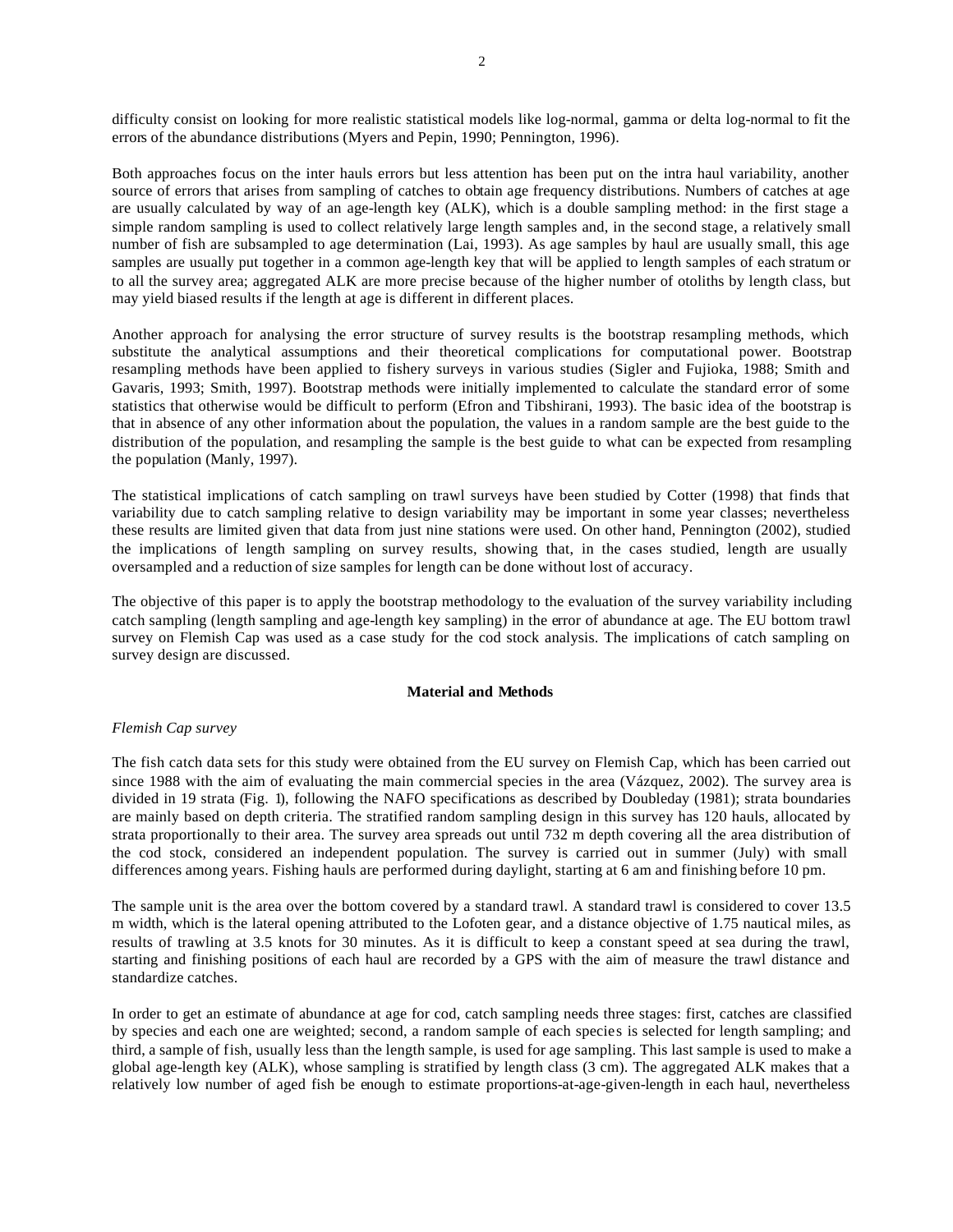the method assumes that length-at-age relationship is constant in all sampling stations and this could be a source of bias.

## *Estimate of abundance by age*

The following four equations describe the sweep area method used to estimate the indices of abundance at age (*I*) for the Flemish Cap cod:

*1- For each haul (h):* to turn abundance at length into abundance at age by way of the ALK, multiplying the length array by the ALK matrix, getting the sample abundance at age by haul.

$$
\begin{bmatrix} \text{ages} \\ \text{ } \\ \text{ } \\ \text{ } \end{bmatrix}_h = \begin{bmatrix} \text{length} \\ \text{ } \\ \text{ } \\ \text{ } \\ \text{ } \end{bmatrix}_h \ast \begin{bmatrix} \text{ALK} \\ \text{ } \\ \text{ } \\ \text{ } \end{bmatrix}
$$

г

*2- For each haul:* to apply the raising factor (*r*) to the abundance at age array (being *r* the ratio of *W* to *w*; and being *W* the total catch weight and *w* the sample length weight); this relationship is the ratio to raise the haul sample abundance to the haul abundance.

$$
A_h = r_h * [ \qquad ages \qquad ]_h \tag{2}
$$

 $\mathbf{I}$ 

*3- For each strata (st):* to calculate the mean density  $(\vec{r})$  by age and strata. The density is the abundance by unit of surface. Given that haul distance may oscillate markedly, this is done weighing the haul density by its distance.

$$
\overline{\boldsymbol{r}}_{st} = \frac{\sum_{h=1}^{n} A_h}{\sum_{h=1}^{n} s_h}
$$
 [3]

being  $s_i$  the trawl surface and *n* the number of hauls in each strata

*4- For all strata:* to turn the density of each strata in abundance and to sum the abundance of all strata.

$$
I = \sum_{st} \overline{r}_{st} * S_{st} \tag{4}
$$

Being *S* the surface of each strata and *I* the Index of abundance at age

Standard errors of index of abundance at age as calculated by [4] may be solved by standard methods for stratified random surveys as described in Cochran (1977), but these methods, usually applied in trawl surveys (Smith, 1996), just take into account the variability due to the design component, that is the variability due to the differences in abundance (or densities) among hauls in each strata, but does not take into account the variability neither in sampling of lengths nor in sampling of ages.

## *Bootstrap procedure and errors in abundance at age*

Errors in numbers at age in each year were calculated by bootstrapping. Bootstrap is a robust statistical method based on the idea that the distribution of the values on a random sample is the best estimate of the distribution of the real population without any other consideration as parametric assumptions. The observed sample of *n* values, each one with probability  $1/n$  is used to model the unknown real population by resampling with replacement of size *n* (Manly 1997). The objective of the bootstrap is to simulate a high number of samples from the original sample that is treated as the original population. The distribution of the parameter estimated in each one of the new samples is used to estimate their statistical properties. In our case the parameters of interest made the array of abundances at age. Their standard error and confidence intervals can be estimated, but also the dependence among ages observed in each simulation can be used to calculate their covariance matrix.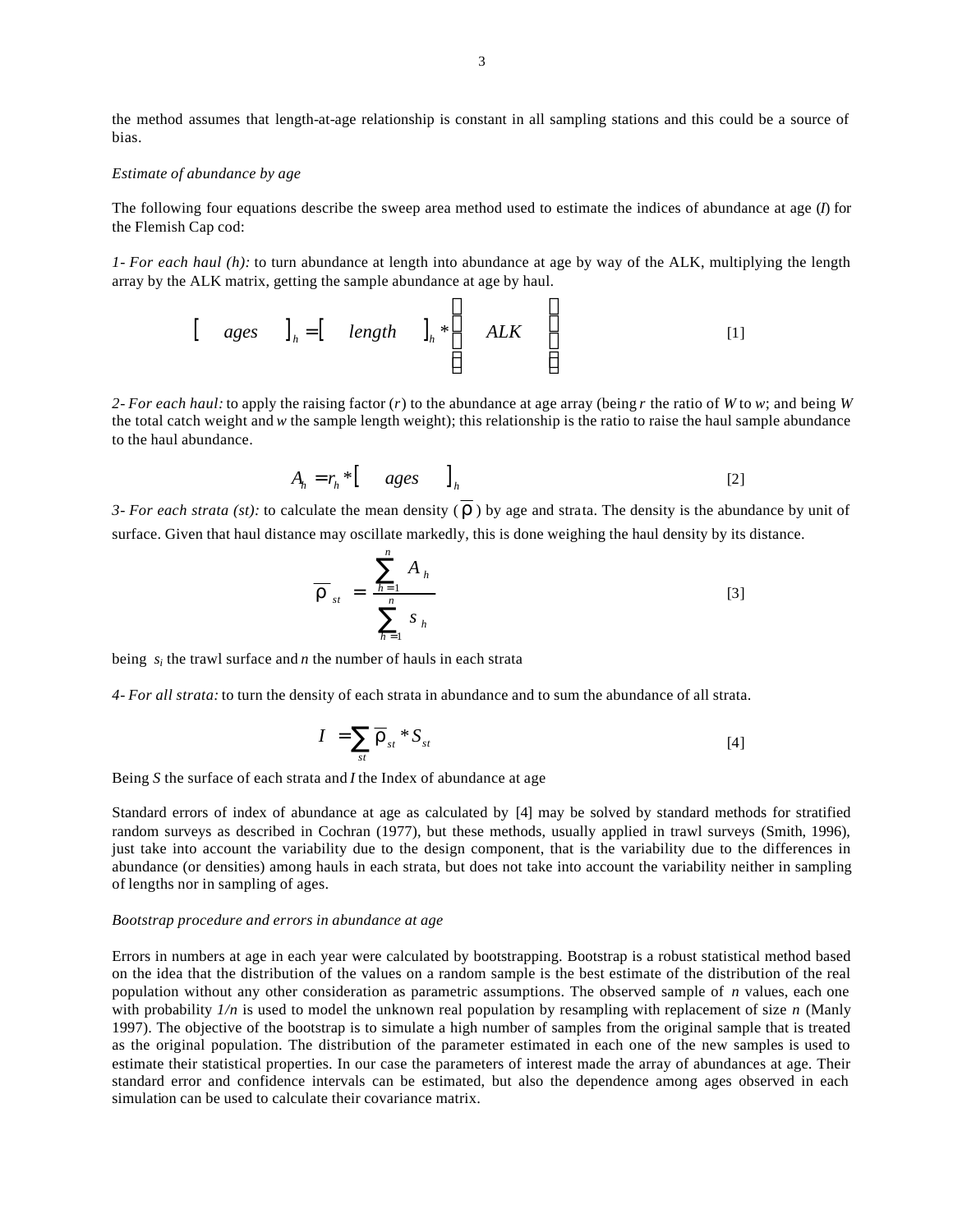All sample units may have the same probability of being chosen for an adequate bootstrap. In stratified random designs the sample unit has the same probability within each stratum but different strata may have different sampling intensities; this implies that resampling has to be applied independently in each stratum either in the design of hauls or in the resampling of the ALK.

The resampling procedure follows the sampling scheme (Fig. 2), with three different resampling stages:

- 1- Resampling hauls by strata with replacement keeping the original number of hauls in each stratum. A new hauls distribution is produced for each stratum.
- 2- Resampling with replacement on the length distributions of every new haul giving the same probability to every measurement and keeping the numbers of measurements in each new haul. The new length distribution substitutes the lengths array in [1].
- 3- Resampling the ALK once and apply to each new length distribution in each haul, substituting the ALK in [1].

After this, calculation continues with equations [2] to [4], but taking into account that the new hauls have its own trawl surface (*s*) and its own raising factors (*r*).

## *Simulations*

Once the sources of incertitude in the estimate of abundance at age have been identified, which are: the design of stratified sampling, the sampling of lengths and the sampling of ages; the next steep is to define the method to evaluate the effects of each one of these sources of errors on the global incertitude. Bootstrap methods give the possibility to evaluate the uncertainties associated with the results of an estimate by means of the automatic calculus of their covariance matrix, confidence intervals, bias and frequencies distribution (Efron and Tibshirani, 1993). Previous studies have shown that 3000 bootstrap replications are enough to stabilize statistical properties of the cod abundance at age.

In order to estimate the variance-covariance matrix of cod abundance-at-age, a simulation was performed where the three sources of variability were applied together (*Simt* ). The bootstrap variance to the index of abundance at age  $(V_I^*)$  is calculated as the variance of the 3000 abundances obtained from the 3000 bootstrap samples. The equation for the variance is:

$$
V_{I_a}^* = (1/B)\sum_{b=1}^B (I_{b,a}^* - \overline{I_a}^*)^2
$$
 [5]

where  $I_a$  is the index of abundance at age; \* refers to a bootstrap value and *B* is the numb er of bootstrap replicates.

It has been noted that the bootstrap variance for the mean underestimates the true variance by a factor of  $(n-1)/n$ , being *n* the sample size (Davison and Hinkley, 1997) and a similar conclusion can be get for the covariance. When the sample size is higher than 20 or 30 this factor is negligible but with small sample sizes it must be taken into account. In the EU survey on Flemish Cap there is a total of 120 hauls, but the sampling is stratified and the sample size in each strata is relatively low, and total variance is the sum of all strata variance. Mean strata size are 6.3 hauls (120 hauls/19 strata) this implies that the cited factor could be around 0.84 (its root square is 0.92), so the standard error could be underestimated in a 8 %; although this estimate of bias for the standard error is not mathematically exact, it gives an approximation on the bootstrap standard error underestimation. The value could be probably less for cod in particular because this species mainly occurs in the biggest strata, where the number of hauls is higher than the mean.

The following measures of comparison were used to evaluate the performance of the estimators in the simulations: the variance as described by [5] and the bootstrap coefficient of variance (CVB) as described in [6] .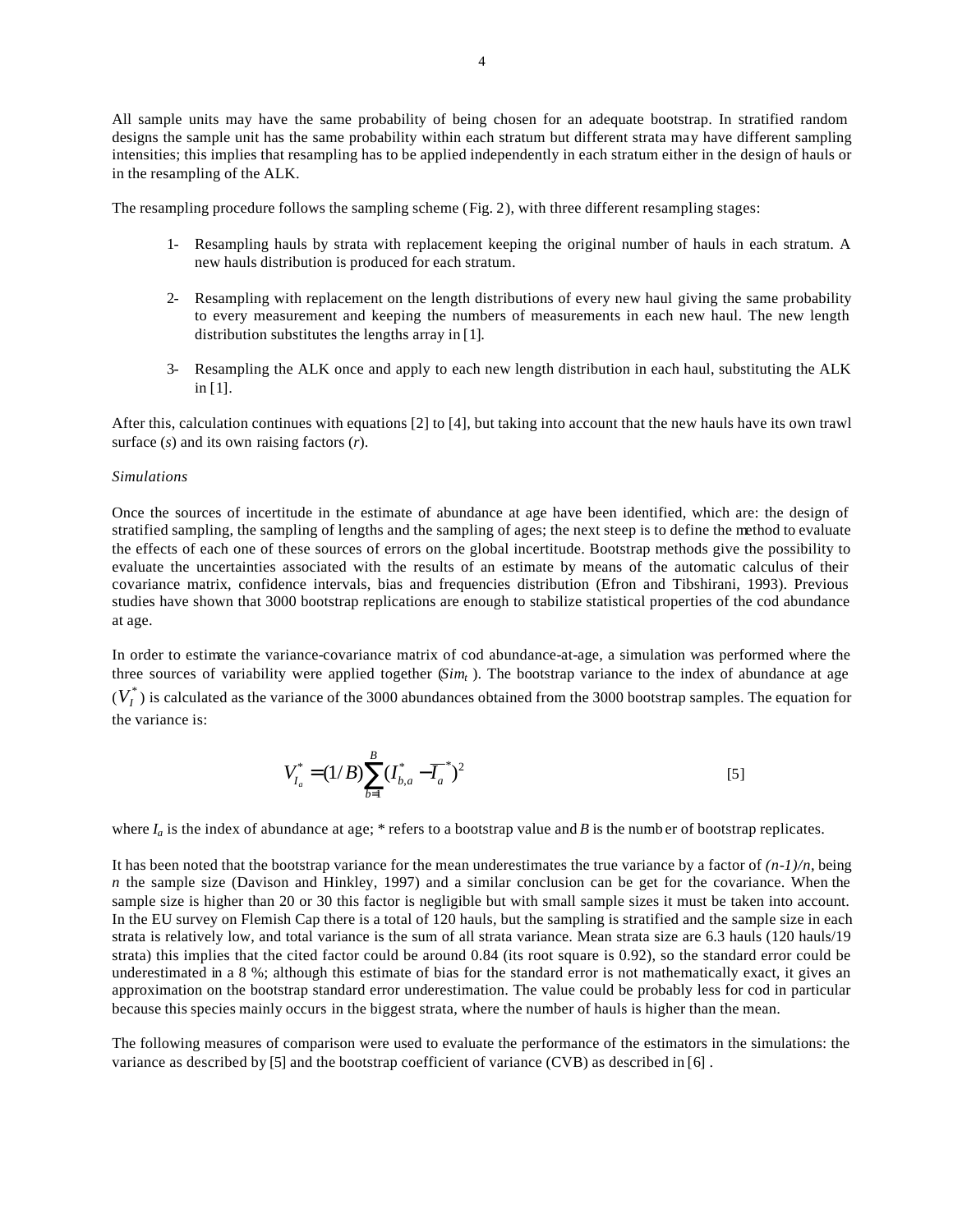$$
CVB_{y,a} = (1/I_{y,a}) * \left(\sum_{b=1}^{B} (I_{b,y,a}^* - I_{y,a})^2 / B\right)^{1/2}
$$
 [6]

The coefficient of variation bootstrap is a measure of the ratio of root mean square error on the true abundance; the root mean square error measures the average variation in the bootstrap estimated abundance  $(I^*)$  relative to the true abundance (I). Note that square differences measure the differences among bootstrap abundance indices  $(I^*)$  and the true abundance (*I*), but not the mean bootstrap abundance ( $\overline{I}^*$ ). Difference among *I* and  $\overline{I}^*$  is a bootstrap estimate of bias (Efron and Tibshirani, 1993). The root mean square error is the same as the standard error for any unbiased estimator, but if the estimator is biased, the CVB is a measure of the accuracy that measures the precision and the bias together, with independence of the abundance. Nevertheless this bias correction doesn't correct the bias associated with the size of the sample described before, although it is a useful tool for comparative purposes among ages and years.

In order to evaluate the error due to each one of the potential sources of variability (hauls distribution, length sampling and age sampling) and its relative importance regarding to the total variability, some bootstrap population were simulated where each source of variability was isolated from the others. Three different simulations were performed for comparatives purpose: the first, just bootstrapping the hauls design (*Simh*); the second bootstrapping sample lengths (*Sims*); the third bootstrapping ages in the age-length key (*Sima*).

Fig. 2 shows these last three points of variability labelled as bootstrap 1, 2 and 3 respectively. When bootstrapping just one of the sources of measurement error leaving the others in its original way, the bootstrap statistics for the estimated abundance at age will show the variability component due to this source of variability.

A last simulation was performed in order to evaluate the possibility of improve the accuracy of survey results based on the different variability on the three sampling processes. The basic hypothesis of this simulation has been given by several authors that propose a reduction on hauls duration as a way to gain time to perform more hauls and improve the survey accuracy (Penningtong and Volstad, 1994; Carlsson *et al*., 2000; Pennington, 2002). The simulation is based on a reduction of trawl duration from 30 to 20 minutes (*SIM20*), which implies a saving of 80 minutes per day; time enough to perform an extra haul each day. For simplification, 19 hauls more, an extra haul in each stratum, were included. The standard survey has 210 miles trawled (120 hauls with 1.75 miles/haul); the new simulated survey (*SIM20*) will have 163 miles (139 hauls with 1.17 miles/haul), which implies a reduction of 23% in the total sampled surface.

The reduction to 20 minutes trawling time also implies that samples in each haul must be modified: the abundance in each haul will be 2/3 of original abundance, and given that bootstrap resampling needs integers to work, new catches were round up to the nearest integer. This will bias small catches given that 2/3 of 1 individual will be 1 and 2/3 of 2 individuals will be 1 too, but this effect will be negligible when catches increase. The length sampling in each haul was shrunk in function of the new haul catches: if new catches are big enough as to keep the size of length sample this was kept, otherwise size of length sample was shrunk to the new abundance and a new raising factor [2] was calculated. Samples for ageing were the same as in the original survey, and although total sampled surface is 23% less and total abundance should be 23% less, this doesn't imply that sampling for ageing be less, given that just a small proportion is taken for ageing. Although it is possible that the new scheme affect size of ageing sample in low abundance years, when almost all the catch is taken for ageing, this is not taken into account in this simulation and could imply an small underestimation of the variation coefficient (cv).

New simulated values were performed 3000 times with equations [1] to [4] in order to have a bootstrap frequency distribution of simulated indices of abundance at age. Their bootstrap statistical properties are compared with those of the standard survey as calculated in *SIM<sup>t</sup>* . Abundance at age in *SIM20* were estimated as bootstrap average and its efficiency (% reduction of cv) were calculated as  $\frac{cv(SIM_2o)-cv(SIM_t)}{cv(SIM_t)}$  and are presented in Fig. 4.

### **Flemish Cap cod results**

Abundance at age estimates by swept area method (equations [1] to [4]) are shown in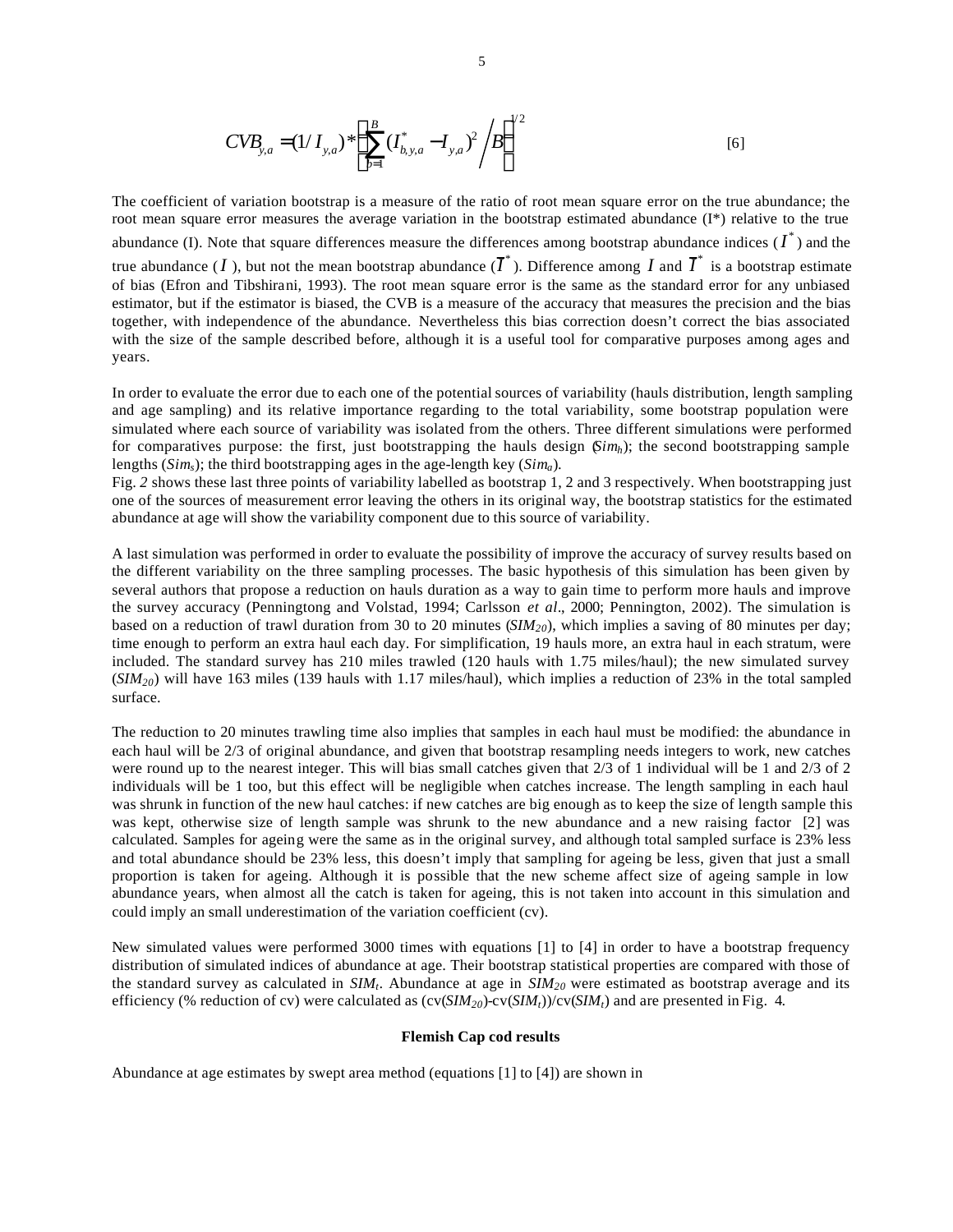Table **1** (upper panel). Abundance at age 1 is at the lowest level since 1996 and, consequently, the abundance in 2001 is also at the lowest level in the series.

Results from the full bootstrap (*SIM t*) for Flemish Cap cod, ages 1 to 8 (

Table **1**) including the three sources of variability, produce CVB values between 0.1 and 1.3. Since the theoretical error distribution for fish abundance is assumed to be log-normal or gamma, where variance is proportional to abundance, then the coefficient of variance should be constant for each age independently of the year; nevertheless the observed differences seem to be dependent on abundance (see upper panel): the low the abundance the higher the CVB.

**Error! Reference source not found.** shows the trends in CVB regarding to abundance. For comparative purposes data were grouped by abundance classes, independently of age or year; each point in this plot is the mean of the values of all years and ages in the range indicated in the abscise axis. Two trends are presented in this plot: one based on *SIM<sup>t</sup>* (black line) and another one based on  $SIM<sub>h</sub>$  (black point). In the trend based on  $SIM<sub>t</sub>$  we can see that the CVB falls when abundance increases and it stabilises under 0.3 for age classes with abundances higher than 100,000 individuals (5 in log scale), as estimated by sweep area method.

A first consideration to taken into account regarding to the different sources of variability on the indices of abundance at age, is whether the inclusion of catch-sampling variability modifies our perception on the global error. In order to check this question, the CVB *total* (*SIMt*) was compared with the CVB due to hauls design (*SIMh*). Results are showed in **Error! Reference source not found.**, where it can be observed that the differences in error are also dependent on abundance: when the abundance increase, this difference decrease. The mean values for all the data are 3.5 for CVB in hauls against 4.8 for CVB total; these differences are mainly due to the catch sampling variability at low abundance levels. CVB is practically the same for abundances higher than 6 (in log scale), this means that catch-sampling errors are negligible at this level. Another interesting appreciation is the minimum abundance level needed to raise CVB stability: meanwhile in the CVB *tota*l stability is raised at 5.5-6, in CVB *hauls* stability is achieved at 4.5-5. As conclusion we may say that the consideration of catch sampling variability increases the true standard error and that this increase mainly occurs at low abundance levels.

The participation of each one of the sources of variability (hauls, lengths and ages) is better understood if it is expressed in terms of variance, given its additive properties. Whenever any given variance is due to the combined effect of various independent sources of variation, this variance will equal the sum of the individual variances of these sources. Variances were calculated from the four simulations  $\mathcal{G}IM_t$ *,*  $\mathcal{S}IM_h$ *,*  $\mathcal{S}IM_s$  and  $\mathcal{S}IM_a$  for each one of the abundances, on each age and each year. Average variance was calculated for abundance groups and scaled to the total abundance, so that, if the three processes are independent, the sum of their relative variances will be 100. Fig. 3 shows the results of this analysis where it is observed that length sampling and age sampling are responsible of more than half of the variance at low abundance levels, but they are less important at high abundance. The mean variance for all the data (the bar in the right side in Fig. 3) shows the mean participation of the three procedures: hauls, length and ages, with 67%, 16% and 14% respectively, and an unexplained 3% that is due to dependence among the processes; this dependence occurs mainly at low abundance levels.

In general we may say regarding survey errors that unexpectedly, coefficient of variance are higher at low abundance levels and the inclusion of catch sampling variability leads to an increase of these errors, specially at low abundance, where the catch sampling variance are more than a half of the total variance.

Results from *SIM20* are presented in Fig. 4. Given that the population in *SIM20* is the original population, it should be expected that abundance at age be the same as the original, nevertheless it is observed some differences at low abundance levels (left panel). Each point represents a value of abundance at age. These differences, ranging among –5 and 10%, are explained as a result of the round up procedure in hauls with just a few fish. Nevertheless, when sweep area abundance increases *SIM<sup>20</sup>* abundance matches *SIM<sup>t</sup>* . This means that the 20 minutes simulation performs correctly.

The right panel of Fig. 5 shows the relative efficiency of  $SIM_{20}$  regarding to  $SIM_t$ . The use of cv as a comparative measure forgives the round up problem given that cv is a measure of error independent of the abundance. The precision of  $SIM<sub>20</sub>$  doesn't improve the quality of sampling results at low abundance levels: the efficiency moves between –5% and 5% for abundances less than 100 thousands, but it is always superior in *SIM20* with higher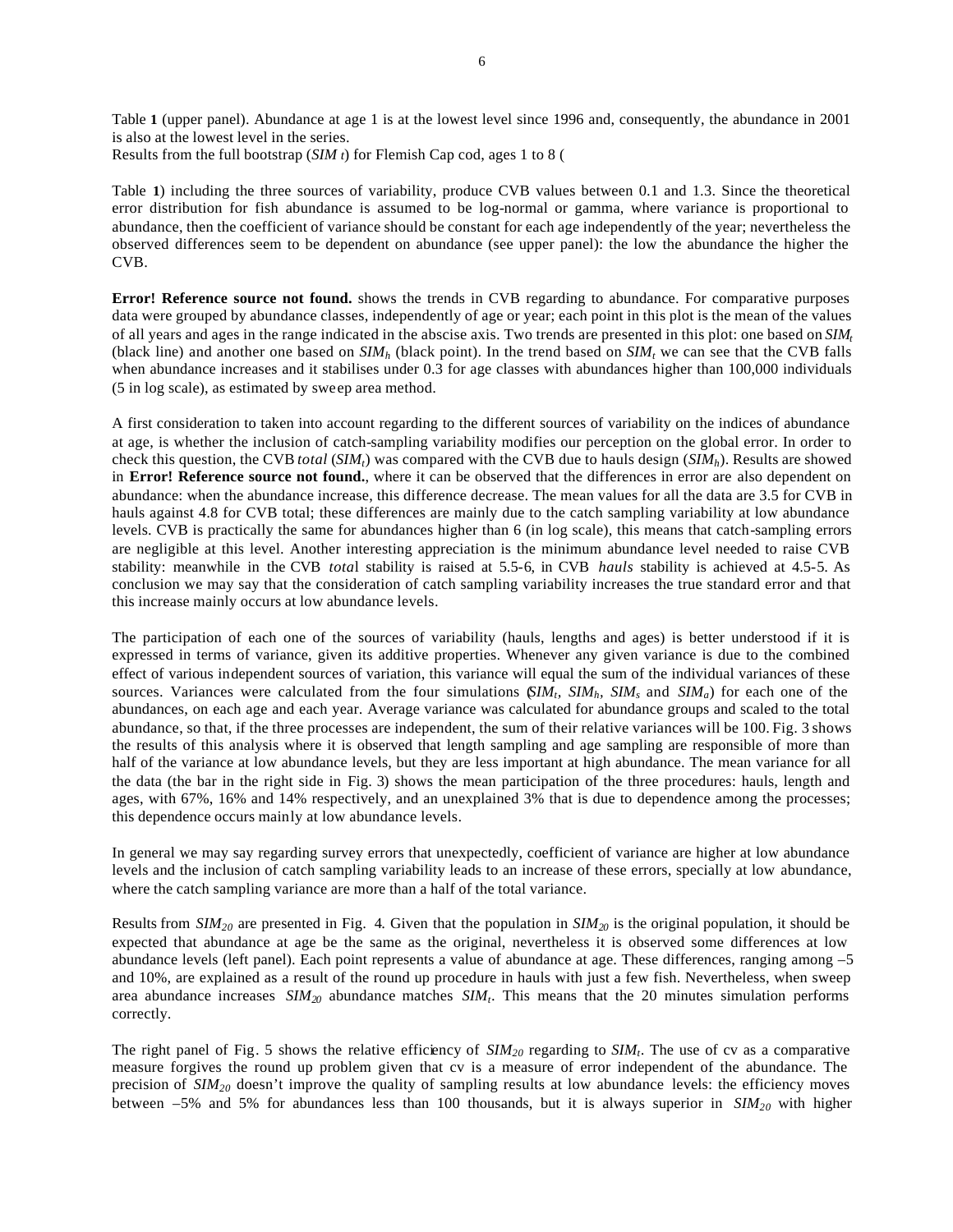abundances, and it moves between 0% and –10%, with an average value around 5%. Variability at low abundance levels is shared equally among the three sources of variability (see Fig. 3), and the increase in the number of hauls doesn't compensate for the reduction of trawl surface. Nevertheless, when abundance increases up to 100 thousands and variability due to sampling design are the main responsible on total variance (see Fig. 3), the increase of just a haul in each stratum is big enough to improve the efficiency of the new sampling scheme, that has catches 23% less that the standard scheme.

### **Discussion**

The aim of this paper was to apply bootstrap methods to the evaluation of catch sampling in trawl surveys given the analytical difficulties to cope with this problem (see Cotter, 1998). An important problem when dealing with bootstrap methods applied to stratified samplings is the risk of bias due to small sample size (Smith, 1997). Stratified designs for trawl surveys are usually made up of a high number of strata and, given the cost of sampling on the sea, it is common that each stratum has just a few hauls. The EU Flemish Cap survey is based on 120 hauls spreading in 19 strata, and it is not free of this difficulty, which is the inherent underestimate for standard error of the mean when working with small sample sizes. A correction can be derived to obtain a consistent estimate of the standard error, and it was observed that bootstrap standard error for the Flemish Cap cod is about a 8% less than the true one, although this value is just an approximation. A straightforward calculation should be taking into account the weighting due to stratification for each year and for each age. Nevertheless, for the comparative purpose of this work it is not necessary to apply this correction factor given that our conclusions are not dependent on it.

The aim of any trawl survey is to estimate the abundance at age with the maximum accuracy and minimum variance, but also at the lowest possible cost. The knowledge of the way in which different sampling stages affect the results variability let us know these more sensible stages in order to improve their precision and their effect on the total variability. The obvious way to improve the quality of any survey is to increase the size of the sample, but this is not always possible. In the present case, with stocks at low abundance levels, total catches are sampled to define both the length distribution and the age distribution, and there is no way to increase its sample size. At high abundance levels, when just a sample is taken for length and age distribution, the participation of catch-sampling on the total variance is relatively low, and little improvement can be expected when increasing its sampling size.

The only way to improve the quality of survey results in this situation is increasing the number of hauls in the survey, but this is the most expensive of the three sampling stages. Apart from the cost of sampling, the time for survey is also limited by the schedule of the vessel. A solution for this difficulty was proposed by Pennington and Vølstad (1994): given that short tows are, in general, more efficient than long tows (Gunderson, 1993), the reduction of tow duration may result in an extra time to perform more tows, and although the total catch would be fewer, the precision of survey results would increase. Furthermore, Pennington *et al.* (2002) have demonstrated that given that haul catch is a cluster where fish caught together tend to have more similar characteristics than those in the entire population, i.e. length or age, the effective sample size for length estimates use to be much smaller than the numbers of fish sampled during a survey. The results of a simulation based on the EU Flemish Cap survey and cod abundance at age, with a reduction on the trawl duration and with an extra haul at each stratum, are clear and support the idea that the effort in reduction of time duration and the increase in number of hauls is the more effective way to improve the accuracy of abundance at age, even when total survey area (and total catches) have been reduced. The limit of shortness of trawling time is given by the capacity to determine with the higher accuracy the time when the gear lands on the seabed and when leaves it: Most of the studies done in this way have showed that 15 minutes hauls are not affected by errors in these measures.

Our results show that the effects of the catch sampling variability are more evident at low abundance levels, and given that errors are also higher at low levels, the inclusion of catch sampling variability leads to higher differences. An explanation for this behaviour can be found on the sampling scheme: when the abundance of an age class is low, the size of sample for length distribution and ageing is also low, and its error increases. The sample may be just one individual in extreme cases. Nevertheless, the number of hauls in each stratum is always the same and its relative participation on total errors is independent on abundance. This problem is important for the Flemish Cap cod samp ling because, being this a collapsed stock since 1996, the recruitment is at a very low level (

Table **1**) and it is common that abundance is determined by just a few individuals, particularly in recent years.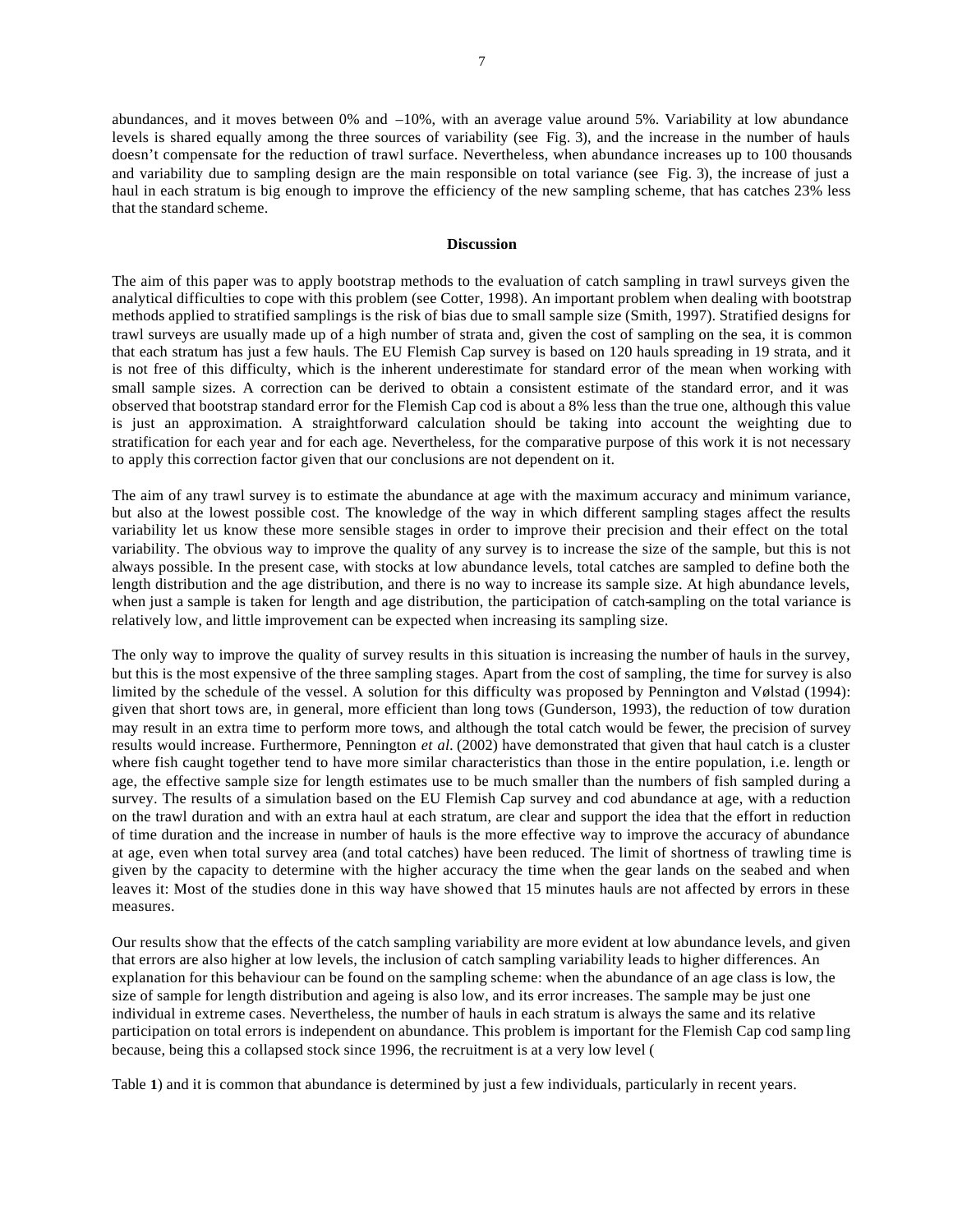The consequence of not take into account the variability of catch sampling is an underestimate of standard errors, that can lead to the acceptance of more inferences about trends in stock abundance and related parameters than those supported by the data. Indices of abundance at age are used to calibration of sequential population analysis models, and this behaviour may lead to a violation of the model assumptions, given that the usual error distribution assumed to the index of abundance at age is the lognormal. A log transformation together with a normal error assumption in the regression analysis is the basis to fit the model. The log-normal distribution has an error proportional to the mean (constant coefficient of variance) and this is not the case for Flemish Cap cod abundance because the CVB are higher at low abundance levels, particularly when catch-sampling variability is included. Results of sequential population analysis are used to estimate spawning biomass and fishing mortality that are the main parameters for fishing assessment; an underestimate of the error of this parameters can lead to an erroneous assessment of the stock status and, given that the problem mainly occurs at low abundance levels, special care should be taking when dealing with stocks near the limit reference points, either when assessing the probability of closure or, as for the Flemish Cap cod, when we are waiting for stock recovering in order to reopen the fishery.

#### **Acknowledgements**

This study was supported by the European Commission (DG XIV, Study 00/028) and the CSIC.

#### **References**

- CARLSSON, D., P. KANNEWORFF, O. FOLMER, M. KINGSLEY and M. PENNINGTON. 2000. Improving the West Greenland trawl survey for shrimp (*Pandalus borealis*). *J. Northwest Atl. Fish. Sci.*, **27**: 151-160
- COCHRAN, W.G. 1977. Sampling techniques. John Wiley & Sons, Inc., New York
- COTTER, A.J.R. 1998. Method for estimating variability due to sampling of catches on trawl survey. *Can. J. Fish. Aquat. Sci*, **55**: 1607-1617
- DAVISON, A.C. and D.V. HINKLEY. 1997. Bootstrap methods and their application. Cambridge University Press. Cambridge.
- DOUBLEDAY, W.G. (*editor).* 1981. Manual on groundfish survey in the Northwest Atlantic. *NAFO Sci. Counc. Stud.* nº 2
- EFRON, B. and R.J.TIBSHIRANI. 1993. An introduction to the bootstrap. Chapman & Hall. London
- GAVARIS, S. and SMITH, S.J. 1987. Effect of allocation and stratification strategies on precision of survey abundance estimates for Atlantic cod (*Gadus morhua*) on the Eastern Scotian. J*. Northw. Atl. Fish. Sci.*, **7**: 137- 144
- GUNDERSON, D.R. 1993. Survey of fisheries resources. John Wiley & Sons, Inc., New York
- KORSBREKKE, K., S. MEHL, O. NAKKEN and M. PENNINGTON. 2001. A survey-based assessment of the Northeast Artic cod stock. *ICES J. Mar. Sci*. **58**: 763-769
- LAI, H.-L. 1993. Optimal sampling design using the age-length key to estimate age composition of a fish population. *Fish. Bull.*, **92**: 382-388
- MANLY, B.F.J. 1997. Randomization, bootstrap and Monte Carlo methods in biology. Second edition. Chapman and Hall. London.
- MYERS, R.A. and P. PEPIN. 1990. The robustness of lognormal-based estimators of abundance. *Biometrics*, **46**: 1185-1192
- PENNINGTON, M. and T. STROMME. 1988. Survey as a research tool for managing dynamic stocks. *Fish. Res*. **37**: 97-106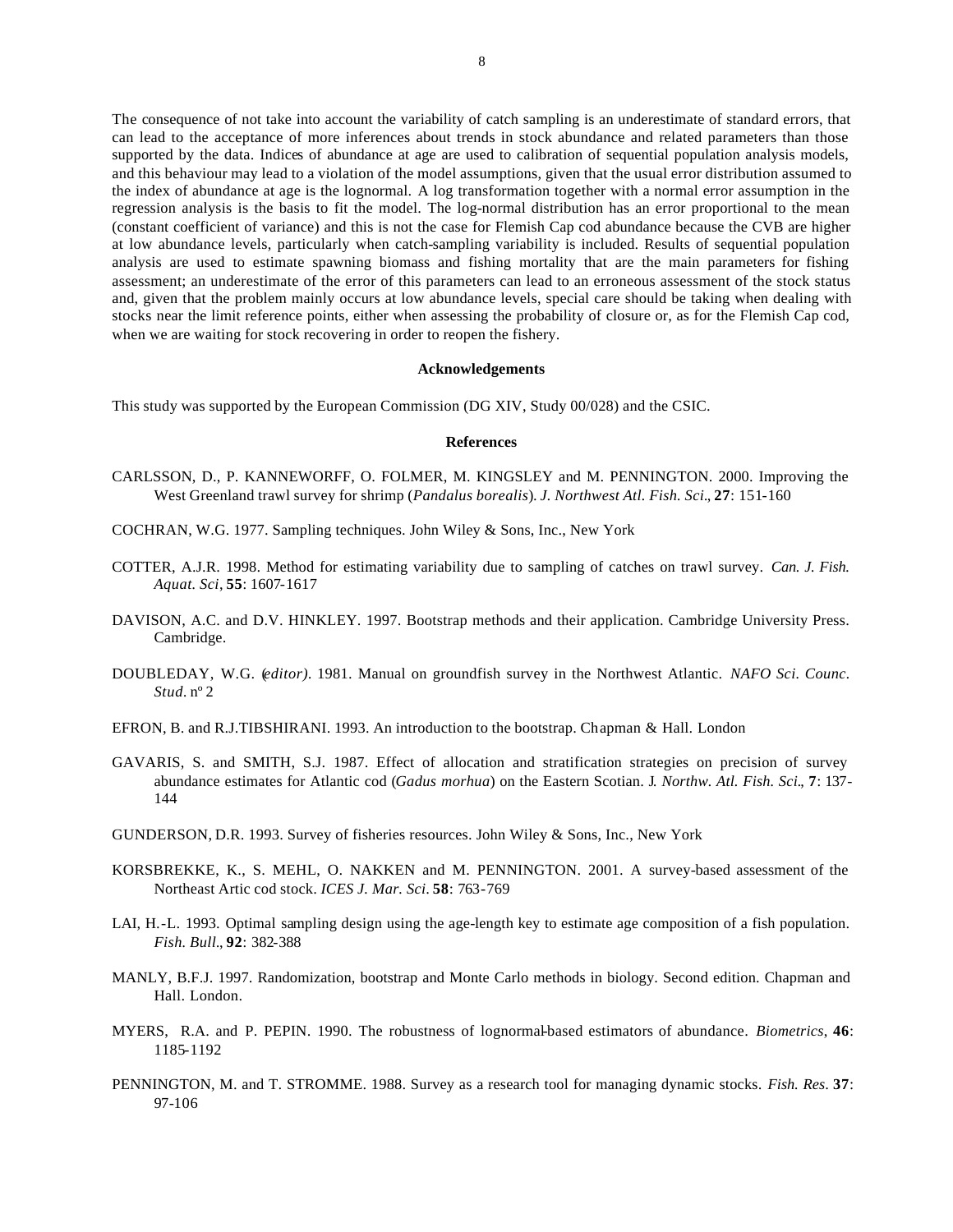- PENNINGTON, M. and VOLSTAD. 1994. Assessing the effect of intra haul correlation and variable density on estimates of population characteristics from marine surveys. *Biometrics*, **50**: 725-732
- PENNINGTON, M., L.-M. BURMEISTER and V. HJELLVIK. 2002. Assessing the precision of frequency distributions estimated from trawl-survey samples. *Fish. Bull.* **100**: 74-80
- SHEPHERD, J.G. 1999. Extended survivor analysis: an improved method for the analysis of catch-at-age data and abundance indices. *ICES J. Mar. Sci*, **56**: 584-591.
- SIGLER, M.F. and J.T. FUJIOKA. 1988. Evaluation of variability in sablefish, *Anoploma fimbria*, abundance indices in the gulf of Alaska using the bootstrap method. *Fish. Bull.* **86**: 445-452
- SMITH, S.J. 1990. Use of statistical models for the estimation of abundance from groundfish trawl survey data. C*an. J. Fish. Aquat. Sci.* **47**: 894-903
- SMITH, S.J. 1996. Analysis of data from bottom trawl surveys. *NAFO Sci. Coun. Stud.* **28**: 25-54
- SMITH, J.S. 1997. Bootstrap confidence limits for groundfish trawl survey estimates of mean abundance. *Can. J. Fish. Aquat. Sci.* 54: 616-630.
- SMITH, S.J. and S. GAVARIS. 1993. Evaluating the accuracy of projected catch estimates from sequential population analysis and trawl survey abundance estimates. P 163-172. In S.J. Smith, J.J. Hunt and D. Rivard [ed.] Risk evaluation and biological reference points in fisheries management. *Can. Spec. Publ. Fish. Aquat. Sci.* 120
- VÁZQUEZ, A. MS 2002. Results from bottom trawl survey on Flemish Cap of July 2001. *NAFO SCR Doc.* 02/12.

| abundance  |       |       |       |        |       |        |       |                |      |          |              |      |      |      |
|------------|-------|-------|-------|--------|-------|--------|-------|----------------|------|----------|--------------|------|------|------|
| age        | 1988  | 1989  | 1990  | 1991   | 1992  | 1993   | 1994  | 1995           | 1996 | 1997     | 1998         | 1999 | 2000 | 2001 |
| T          | 4644  | 20803 | 2492  | 137814 | 71190 | 4364   | 3147  | 1546           | 39   | 39       | 25           | 6    | 172  | 452  |
| 2          | 72082 | 11028 | 11937 | 25600  | 37060 | 132237 | 3835  | 11365          | 2964 | 139      | 76           | 78   | 13   | 1651 |
| 3          | 39819 | 84280 | 4755  | 15381  | 4748  | 28403  | 24599 | 1238           | 6131 | 3146     | 85           | 102  | 276  | 6    |
| 4          | 10585 | 49149 | 15469 | 1928   | 2033  | 1010   | 4562  | 3595           | 820  | 4360     | 1137         | 105  | 170  | 108  |
| 5          | 1171  | 18571 | 14660 | 6283   | 332   | 1269   | 120   | 885            | 2247 | 358      | 1449         | 655  | 84   | 70   |
| 6          | 177   | 1270  | 4298  | 1674   | 1255  | 168    | 66    | 33             | 187  | 902      | 73           | 415  | 405  | 4    |
| 7          | 224   | 157   | 350   | 296    | 222   | 491    | 7     | 25             | 8    | 20       | 144          | 19   | 161  | 148  |
| 8          | 65    | 140   | 159   | 71     | 12    | 100    | 118   | $\overline{0}$ | 6    | $\theta$ | $\mathbf{0}$ | 6    | 11   | 86   |
| <b>CVB</b> |       |       |       |        |       |        |       |                |      |          |              |      |      |      |
| age        | 1988  | 1989  | 1990  | 1991   | 1992  | 1993   | 1994  | 1995           | 1996 | 1997     | 1998         | 1999 | 2000 | 2001 |
| 1          | 0.31  | 0.15  | 0.22  | 0.33   | 0.21  | 0.48   | 0.20  | 0.24           | 0.53 | 0.58     | 0.60         | 1.24 | 0.24 | 0.30 |
| 2          | 0.16  | 0.16  | 0.13  | 0.18   | 0.26  | 0.41   | 0.41  | 0.44           | 0.13 | 0.37     | 0.42         | 0.42 | 1.05 | 0.11 |
| 3          | 0.13  | 0.14  | 0.14  | 0.21   | 0.33  | 0.24   | 0.30  | 0.23           | 0.21 | 0.25     | 0.32         | 0.44 | 0.48 | 1.27 |
| 4          | 0.20  | 0.11  | 0.15  | 0.19   | 0.42  | 0.31   | 0.28  | 0.21           | 0.21 | 0.19     | 0.12         | 0.38 | 0.28 | 0.37 |
| 5          | 0.31  | 0.14  | 0.15  | 0.24   | 0.52  | 0.40   | 0.38  | 0.24           | 0.17 | 0.21     | 0.14         | 0.19 | 0.33 | 0.38 |
| 6          | 0.33  | 0.19  | 0.15  | 0.23   | 0.36  | 0.48   | 0.46  | 0.52           | 0.25 | 0.14     | 0.35         | 0.17 | 0.20 | 1.14 |
| 7          | 0.31  | 0.31  | 0.26  | 0.23   | 0.37  | 0.28   | 1.18  | 0.65           | 1.10 | 0.61     | 0.30         | 0.67 | 0.26 | 0.29 |
| 8          | 0.53  | 0.49  | 0.41  | 0.42   | 1.02  | 0.35   | 0.34  |                | 1.35 |          |              | 1.24 | 0.92 | 0.34 |

Table 1. Results from the full bootstrap: Abundance (in thousands) and CVB.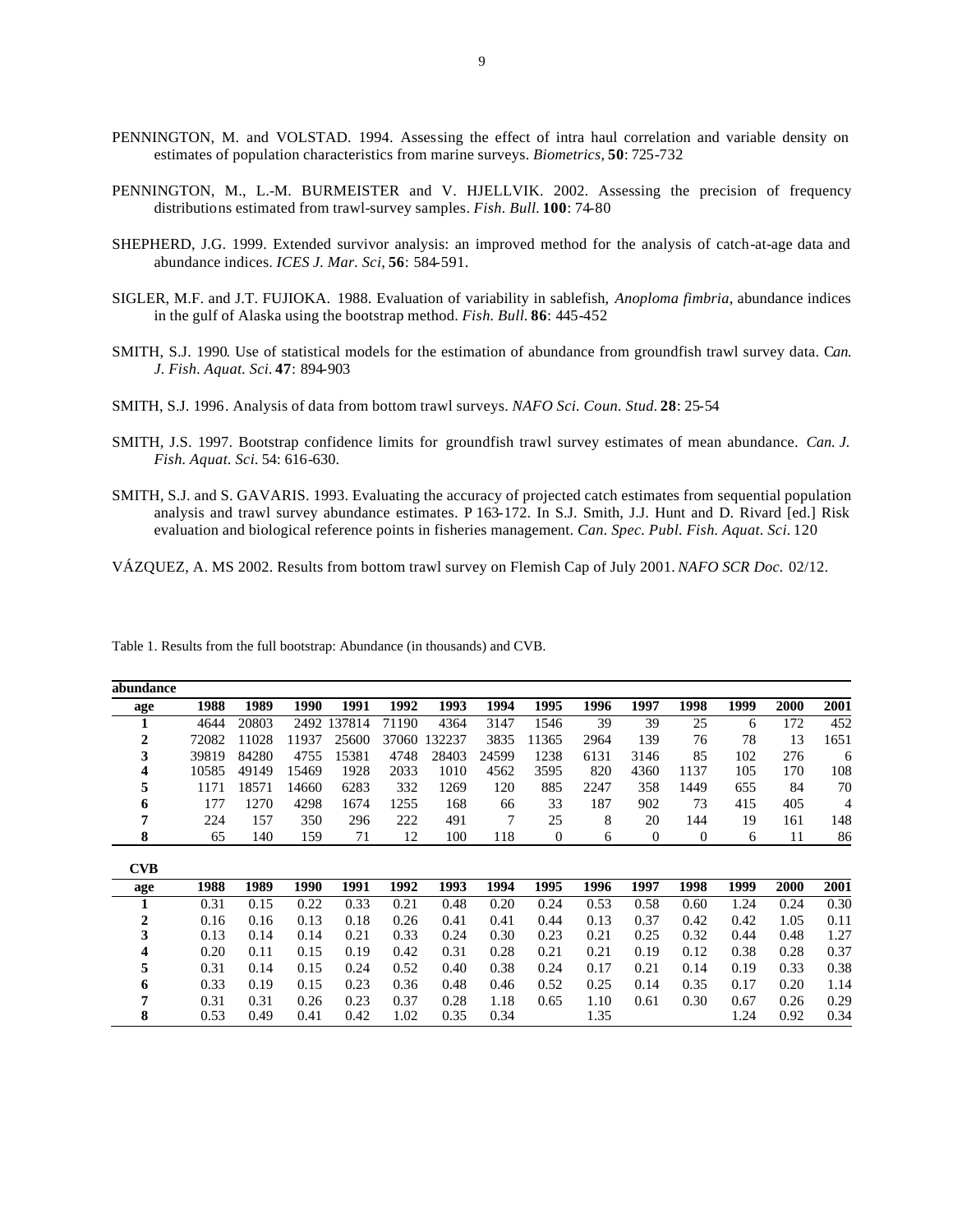

Fig. 1. Flemish Cap stratification of the survey area.



Fig. 2. Sampling and bootstrap scheme. The bootstrap procedure (B) follows the sampling scheme (A) and it has three bootstrap levels equivalent to the three levels that the sampling of indices of abundance at age has.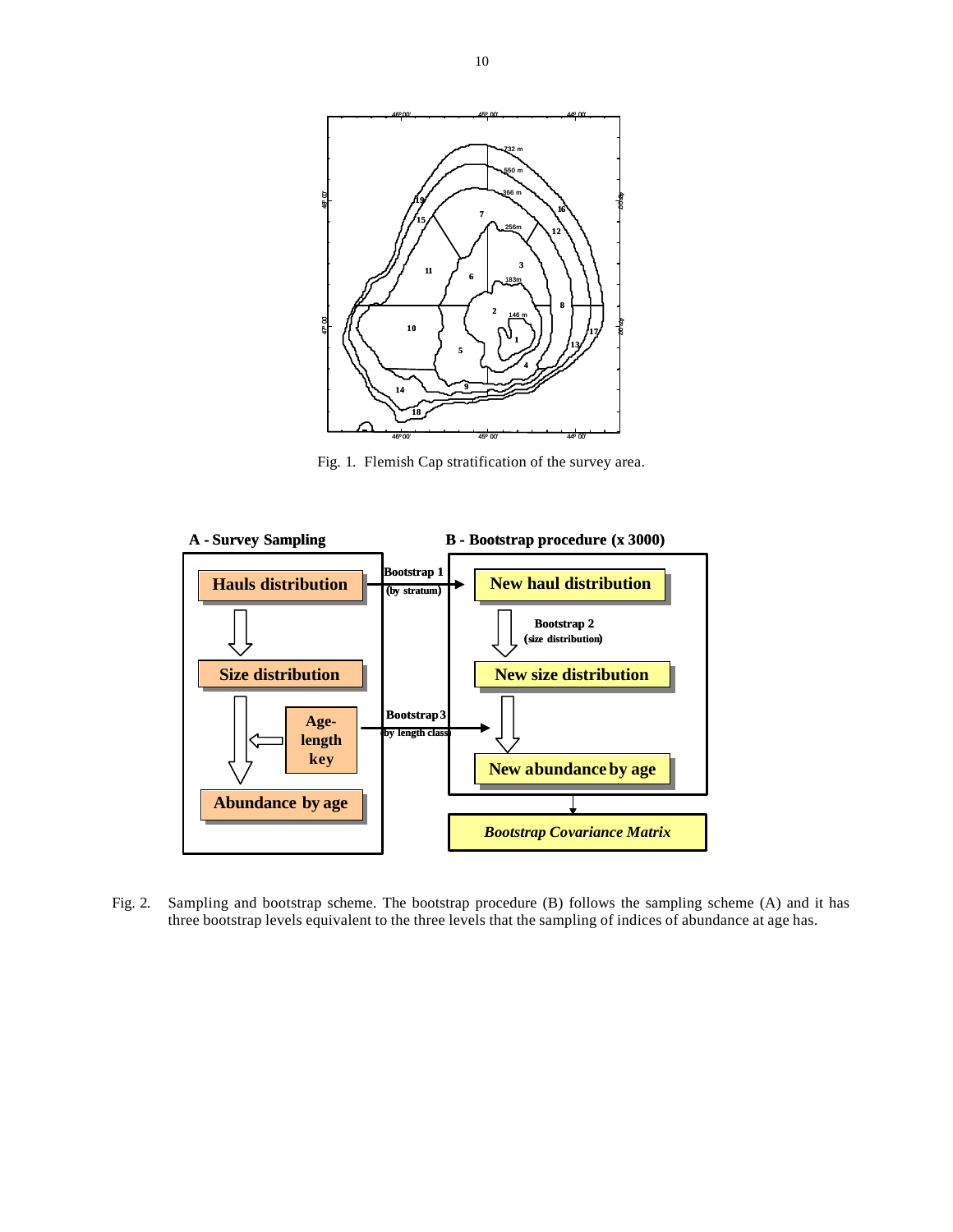

Fig. 3. CVB grouped by abundance range. Black lines are CVB *total* as calculated from *SIM<sup>t</sup>* and black points are CVB *hauls* as calculated from *SIM<sup>h</sup>*



Fig. 3.Relative variance from each variability source regarding to the global variance.